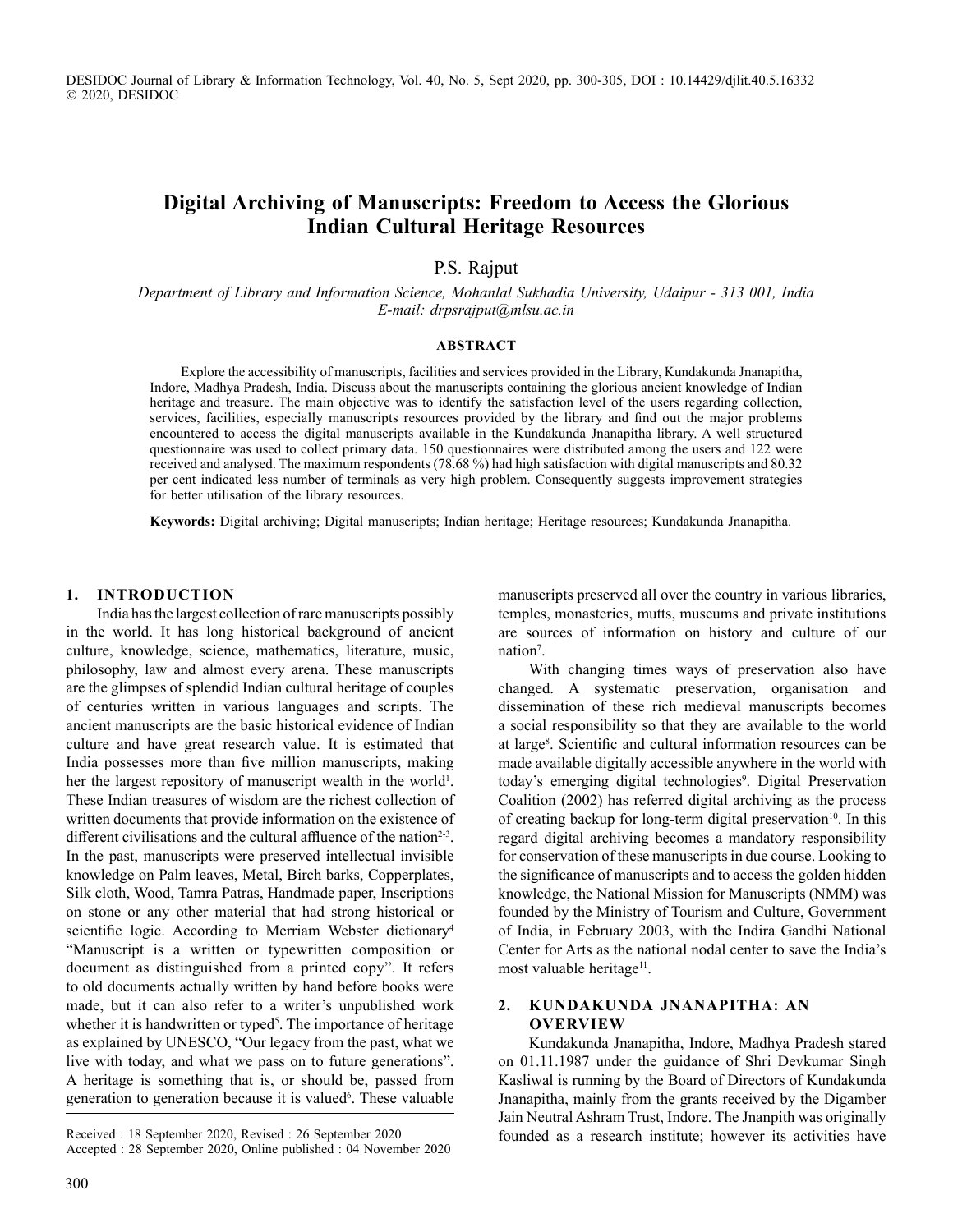been kept multifaceted. A ten member research committee/ board of directors conducts these regular activities. It is a recognised research centre by Devi Ahilya University, Indore (A Grade State University) for Faculty of Science (Ancient Indian Mathematics and Mathematics History, Environment and Ecology) and Faculty of Arts (Prakrit, Pali, Apabhrans and other oriental languages, Comparative Religious Studies, Ancient Indian History, Culture and Archeology) where many research students are pursuing Ph.D. It also has a separate Astrology Training Centre offering PG diploma and research projects in astrology.

Beside the 3755 manuscripts, its library has collection of 44,275 books, more than 350 journals/magazines and selfpublished institutional research journals. Its libray which received the Best Library Award in 2007 by Yong Librarian Association, Madhya Pradesh, Bhopal provides computerised information of manuscripts and books. Since 1999 it has catalogued 58,766 of Jain manuscripts in 479 Jain Bhandaras under the "Register of Jain Manuscripts" project. This data has been integrated with the National Mission on Manuscripts (NMM) database. It is a recognised Manuscript Resource Center (MRC) and Manuscript Conservation Center (MCC) by NMM, Government of India, under the Indira Gandhi National Center for Arts<sup>12-13</sup>.

# **3. OBJECTIVES OF THE STUDY**

The major objectives are:

- To identify users' satisfaction level with library collection, services and facilities in Kundakunda Jnanapitha, Indore
- To investigate the category of users and their main purpose to visit the library
- To find out the major problems encountered to access the digital manuscripts available in the library
- To examine the significance of digitised manuscripts in the library
- To suggest ways to improve the library functionalities that maximises access of digitised manuscripts.

### **4. HYPOTHESIS**

Following hypotheses are taken to verify the study.

- $H_{01}$ : There is no significant difference in satisfaction of different age group with library services.
- $H_{02}$ : There is no relation between age and satisfaction with library collection in the library.
- $H_{\alpha}$ : There is no significant difference in satisfaction of male and female with library services/facilities.

### **5. METHODOLOGY**

The survey research method has been adopted to know the user perception and significance of digitised manuscripts of Kundakunda Jnanapitha, Indore, Madhya Pradesh, India. A well designed questionnaire has been used for data collection. 150 questionnaires were distributed among the users in the month of February of this year and 122 duly filled questionnaires were received. Thus the percentage of response is 81.33 per cent. For analysis statistic techniques like tables of frequency counts and percentages were used. Appropriate statistical softwares

SPSS and MS-Excel were used for further data analysis and interpretation.

### **6. ANALYSIS AND INTERPRETATION OF DATA**

### **6.1 General Information**

Table 1 shows that 54.91 per cent are male respondents and 45.08 per cent are female respondents. The majority of 42.62 per cent users are between 26-30 years and 25.40 per cent are of 20-25 years. The majority of 43.44 per cent users are the post graduate students, 31.14 per cent are graduates, 13.93 per cent are research scholars and 11.47 per cent are common users of Kundakunda Jnanapitha.

**Table 1. General information**

| Gender            | Frequency | Percentage |
|-------------------|-----------|------------|
| Male              | 67        | 54.91      |
| Female            | 55        | 45.08      |
| Total             | 122       | 100.00     |
| Age               |           |            |
| $20 - 25$         | 31        | 25.40      |
| 26-30             | 52        | 42.62      |
| 31-35             | 20        | 16.39      |
| $36-40$           | 11        | 9.01       |
| Above 41          | 08        | 6.55       |
| Total             | 122       | 100.00     |
| Category of Users |           |            |
| Graduate          | 38        | 31.14      |
| Post-Graduate     | 53        | 43.44      |
| Scholars          | 17        | 13.93      |
| Common users      | 14        | 11.47      |
| Total             | 122       | 100.00     |



**Figure 1. Frequency of visiting the library.**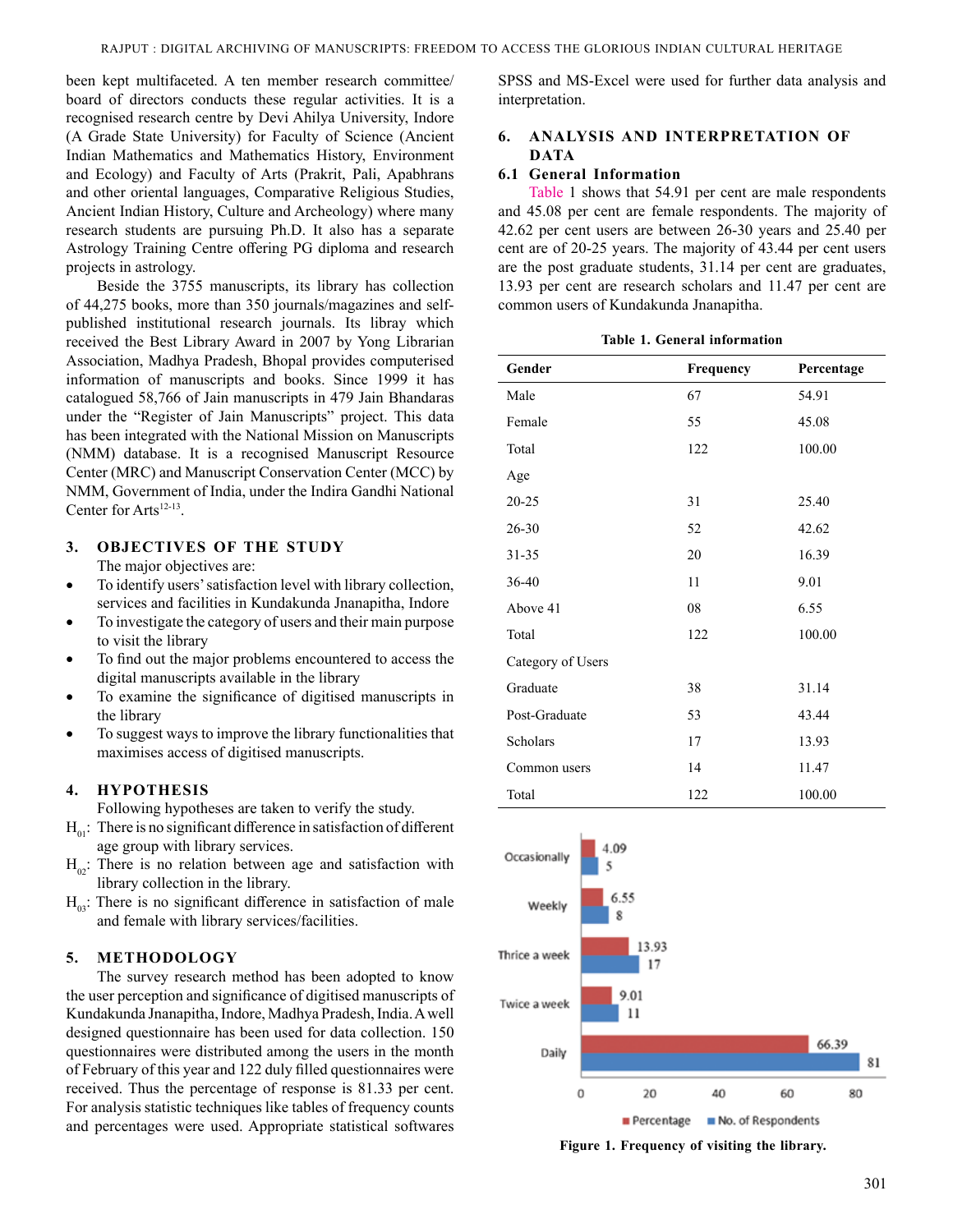### **6.2 Frequency of Visiting the Library**

Figure 1 depicts the frequency of visiting the library by the respondents. It can be seen that 66.39 per cent respondents visit daily. 13.93 per cent respondents visit thrice a week, 9.01 per cent twice a week and 6.55 per cent visit weekly. Only few respondents i.e. 4.09 per cent visit the Kundakunda Jnanapitha library occasionally.

### **6.3 Main Purpose to Visit Library**

Table 2 reveals the main purpose of visiting the Kundakunda Jnanapitha library. It is clearly depicted from the study that maximum numbers of respondents 43.44 per cent visit for consult reference material. 23.77 per cent to refer theses and dissertations. The equal number of respondents i.e. 12.29 per cent visit library for issue of books and read newspapers and magazines respectively. And 8.19 per cent for Internet browsing.

#### **Table 2. Main purpose to visit library**

| <b>Activities</b>                | No. of<br><b>Respondents</b> | Percentage |
|----------------------------------|------------------------------|------------|
| Issue of books                   | 15                           | 12.29      |
| Consult reference material       | 53                           | 43.44      |
| Internet browsing                | 10                           | 8.19       |
| Read newspapers and<br>magazines | 15                           | 12.29      |
| Theses and dissertations         | 29                           | 23.77      |
| Total                            | 122                          | 100.00     |

### **6.4 Users Perception towards Library Services/ Facilities**

Table 3 shows the users' perception towards library services and facilities offered by the Kundakunda Jnanapitha library. 78.68 per cent respondents are highly satisfied with digital manuscripts, 66.39 per cent with circulation service and 63.11 per cent with photocopying facility. The calculated mean value of these 3.70, 3.50 and 3.47 respectively indicates maximum satisfaction level of respondents. 37.70 per cent respondents are satisfied with Internet connectivity but 34.42 per cent respondents are dissatisfied with printing facility.

#### **6.5 Satisfaction level towards Library Collection**

Table 4 depicts the level of satisfaction towards library collection available in the library. 79.50 per cent respondents are highly satisfied with the availability of manuscripts collection, 67.21 per cent with book collection. An equal number of respondents i.e. 60.65 per cent are highly satisfied with theses and dissertation and reference collection respectively. Further more than half of the respondents i.e. 50.81 per cent are highly satisfied with newspaper service. While 15.57 per cent are dissatisfied with the periodical service. The mean value 3.71, 3.50, 3.36, 3.24, 2.92 and 2.82 also depict the same result.

### **6.6 Problems Encountered to Access the Digital Manuscripts**

Table 5 reveals that 80.32 per cent of the respondents indicate less number of terminals as very high problem in access of digitised manuscripts, for 70.49 per cent poor internet

|                     | <b>Library Facilities</b> |                  |                       |                 |                     |                    |  |
|---------------------|---------------------------|------------------|-----------------------|-----------------|---------------------|--------------------|--|
| <b>Frequency</b>    | <b>Photocopying</b>       | <b>Computers</b> | Internet connectivity | <b>Printers</b> | Digital manuscripts | <b>Circulation</b> |  |
| Highly satisfied    | 77 (63.11)                | 44 (36.06)       | 25(20.49)             | 28 (22.95)      | 96 (78.68)          | 81 (66.39)         |  |
| Partially satisfied | 30(24.59)                 | 22(18.03)        | 18 (14.75)            | 20 (16.39)      | 16(13.11)           | 21 (17.21)         |  |
| Satisfied           | 11(9.01)                  | 38 (31.14)       | 46 (37.70)            | 32(26.22)       | 10(8.19)            | 20(16.39)          |  |
| Dissatisfied        | 04(3.27)                  | 18 (14.75)       | 33 (27.04)            | 42 (34.42)      | 00(00)              | 00(00)             |  |
| Mean                | 3.47                      | 2.75             | 2.28                  | 2.27            | 3.70                | 3.50               |  |
| <b>SD</b>           | 0.79                      | 1.10             | 1.07                  | 1.16            | 0.61                | 0.76               |  |

|  | Table 3. Users perception towards library services / facilities |  |  |
|--|-----------------------------------------------------------------|--|--|
|  |                                                                 |  |  |

**Table 4. Satisfaction level towards library collection** 

| <b>Library services</b> |                         |                    |                                 |                                 |                   |                         |
|-------------------------|-------------------------|--------------------|---------------------------------|---------------------------------|-------------------|-------------------------|
| Frequency               | <b>Books collection</b> | <b>Periodicals</b> | <b>Manuscript</b><br>collection | <b>Theses and dissertations</b> | <b>Newspapers</b> | Reference<br>collection |
| Highly satisfied        | 82 (67.21)              | 55 (45.08)         | 97 (79.50)                      | 74 (60.65)                      | 62(50.81)         | 74 (60.65)              |
| Partially Satisfied     | 22(18.03)               | 10(8.19)           | 15 (12.29)                      | 23 (18.85)                      | 11(9.01)          | 15(12.29)               |
| Satisfied               | 16(13.11)               | 38 (31.14)         | 10(8.19)                        | 20(16.39)                       | 27(22.13)         | 22(18.03)               |
| Dissatisfied            | 2(1.63)                 | 19(15.57)          | 00(00)                          | 5(4.09)                         | 22(18.03)         | 11(9.01)                |
| Mean                    | 3.50                    | 2.82               | 3.71                            | 3.36                            | 2.92              | 3.24                    |
| <b>SD</b>               | 0.78                    | 1.16               | 0.60                            | 0.90                            | 1.20              | 1.04                    |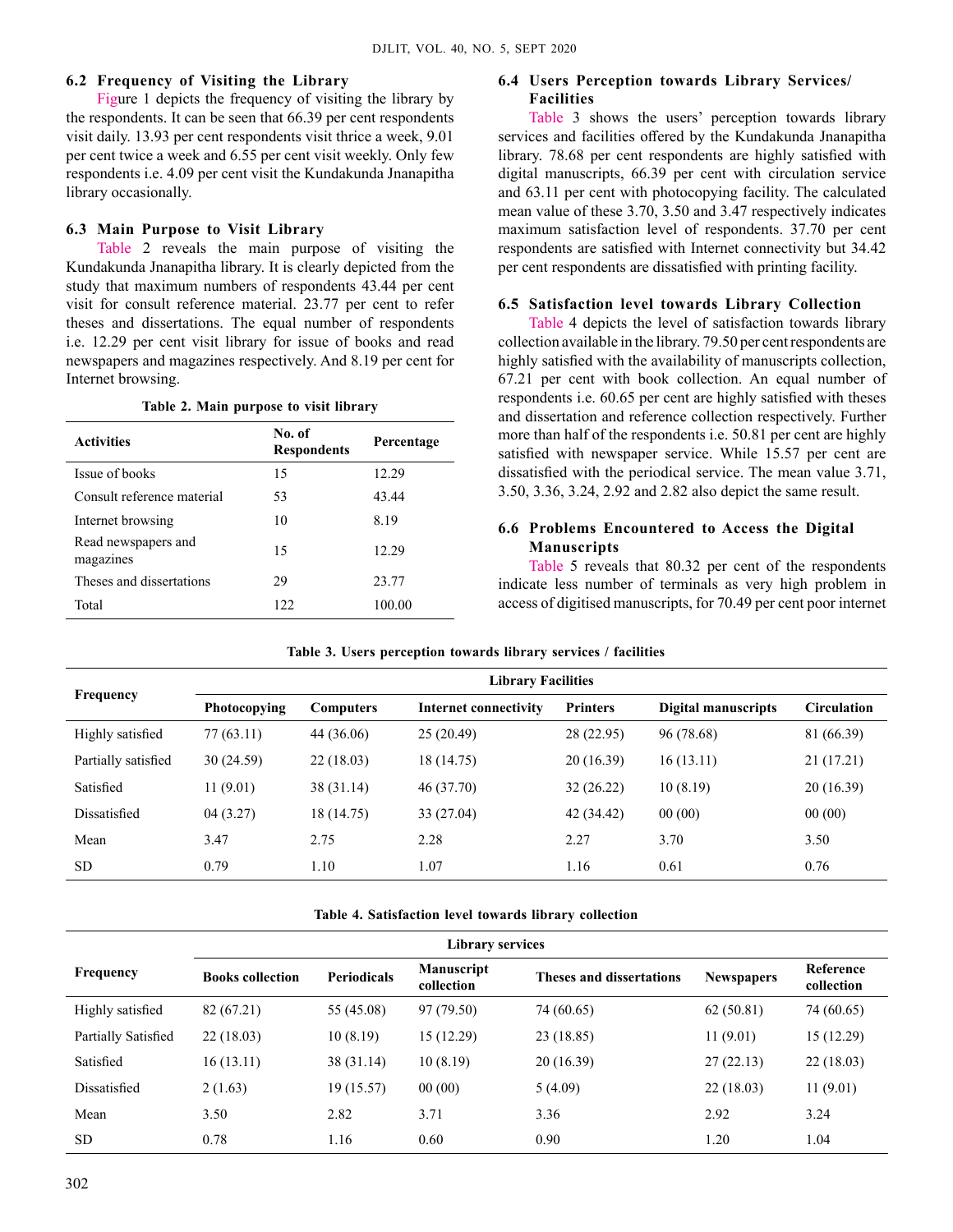| <b>Problems</b>                 | Problems countered in access the manuscripts |            |            |            |      |           |  |
|---------------------------------|----------------------------------------------|------------|------------|------------|------|-----------|--|
|                                 | Lowest                                       | Low        | High       | Very High  | Mean | <b>SD</b> |  |
| Less numbers of terminals       | 00(00)                                       | 04(3.27)   | 20 (16.39) | 98 (80.32) | 3.77 | 0.49      |  |
| Power failures                  | 16(13.11)                                    | 16(13.11)  | 40 (32.78) | 50 (40.98) | 3.01 | 1.03      |  |
| Poor Internet connectivity      | 00(00)                                       | 12 (9.83)  | 24 (19.67) | 86 (70.49) | 3.60 | 0.66      |  |
| Slow downloading                | 00(00)                                       | 16(13.11)  | 32(26.22)  | 74 (60.65) | 3.47 | 0.71      |  |
| Technical problems              | 00(00)                                       | 20(16.39)  | 32(26.22)  | 70 (57.37) | 3.40 | 0.75      |  |
| Printing                        | 15 (12.29)                                   | 15 (12.29) | 28 (22.95) | 64 (52.45) | 3.15 | 1.06      |  |
| Inadequate training and support | 24 (19.67)                                   | 10(8.19)   | 48 (39.34) | 40 (32.78) | 2.85 | 1.08      |  |

**Table 5. Problems encountered to access the digital manuscripts**

**Table 6. Significance of digitized manuscripts**

| Significance                      | Significance of digitisation of manuscripts |            |                |                 |                          |      |           |  |
|-----------------------------------|---------------------------------------------|------------|----------------|-----------------|--------------------------|------|-----------|--|
|                                   | <b>Strongly agree</b>                       | Agree      | <b>Neutral</b> | <b>Disagree</b> | <b>Strongly disagree</b> | Mean | <b>SD</b> |  |
| Enhance research activities       | 96 (78.68)                                  | 24 (19.67) | 02(1.63)       | 00(00)          | 00(00)                   | 4.77 | 0.45      |  |
| Preserve the knowledge for future | 66 (54.09)                                  | 27(22.13)  | 16 (13.11)     | 13(10.65)       | 00(00)                   | 4.19 | 1.03      |  |
| Wide access of heritage materials | 88 (72.13)                                  | 24 (19.67) | 10(8.19)       | 00(00)          | 00(00)                   | 4.63 | 0.63      |  |
| Save the time of user and staff   | 47 (38.52)                                  | 27(22.13)  | 33 (27.04)     | 8(6.55)         | 07(5.73)                 | 3.81 | 1.18      |  |
| Increase the image of institution | 81 (66.39)                                  | 18 (14.75) | 14 (11.47)     | 09(7.37)        | 00(00)                   | 4.40 | 0.95      |  |
| Easy to handle                    | 55 (45.08)                                  | 30 (24.59) | 30(24.59)      | 5(4.09)         | 02(1.63)                 | 4.07 | 1.00      |  |

| Table 7. ANOVA |                   |     |                |       |       |  |  |
|----------------|-------------------|-----|----------------|-------|-------|--|--|
|                | Sum of<br>squares | df  | Mean<br>square | F     | Sig.  |  |  |
| Between Groups | 20.387            | 4   | 5.097          | 0.953 | 0.436 |  |  |
| Within Groups  | 625.613           | 117 | 5.347          |       |       |  |  |
| Total          | 646.000           | 121 |                |       |       |  |  |

**Table 8. Correlations**

|                 |                     | SS2   | Age   |
|-----------------|---------------------|-------|-------|
|                 | Pearson Correlation |       | 0.033 |
| SS <sub>2</sub> | Sig. (2-tailed)     |       | 0.717 |
|                 | N                   | 122   | 122   |
|                 | Pearson Correlation | 0.033 | 1     |
| Age             | Sig. (2-tailed)     | 0.717 |       |
|                 | N                   | 122   | 122   |

connectivity and for 60.65 per cent slow downloading is considered to be very high problem. 16.39 per cent respondents encountered technical problems as low. The mean calculation also reflect that the less numbers of terminals is a very high problem with 3.77 mean value and poor Internet connectivity with 3.60. Further is seen in the Table 5.

#### **6.7 Significance of Digitised Manuscripts**

The analysis of response to the question asked about the significance of digitised manuscripts is given in Table 6. The collected data depicts that 78.68 per cent of the respondents strongly agree that digitised manuscripts enhance research activities. 72.13 per cent strongly agree to wide access of heritage materials, 66.39 per cent with increase the image of institution and 45.08 per cent with easy to handle. The equal numbers of respondents i.e. 22.13 per cent agree that digitised manuscripts preserve the knowledge for future and save the time of user and staff respectively. The mean value also resembles the same conclusion.

#### **7. Testing of Hypothesis**

 $H_{01}$ : There is no significant difference in satisfaction of different age group with library services As per the Table 7 calculated significant value is 0.436 at 95 per cent of confidence level which is higher than p-value i.e. 0.05 which is strong evidence to accept the null hypothesis.

 $H_{02}$ : There is no relation between age and satisfaction with library collection in the library.

As per pearson correlation there is a highly negative correlation between age and satisfaction with library collection. Calculated significant value is 0.717 at 95 per cent of confidence level which is higher than p-value i.e. 0.05 which is strong evidence to accept null hypothesis. Table 8 concludes that there is no correlation between age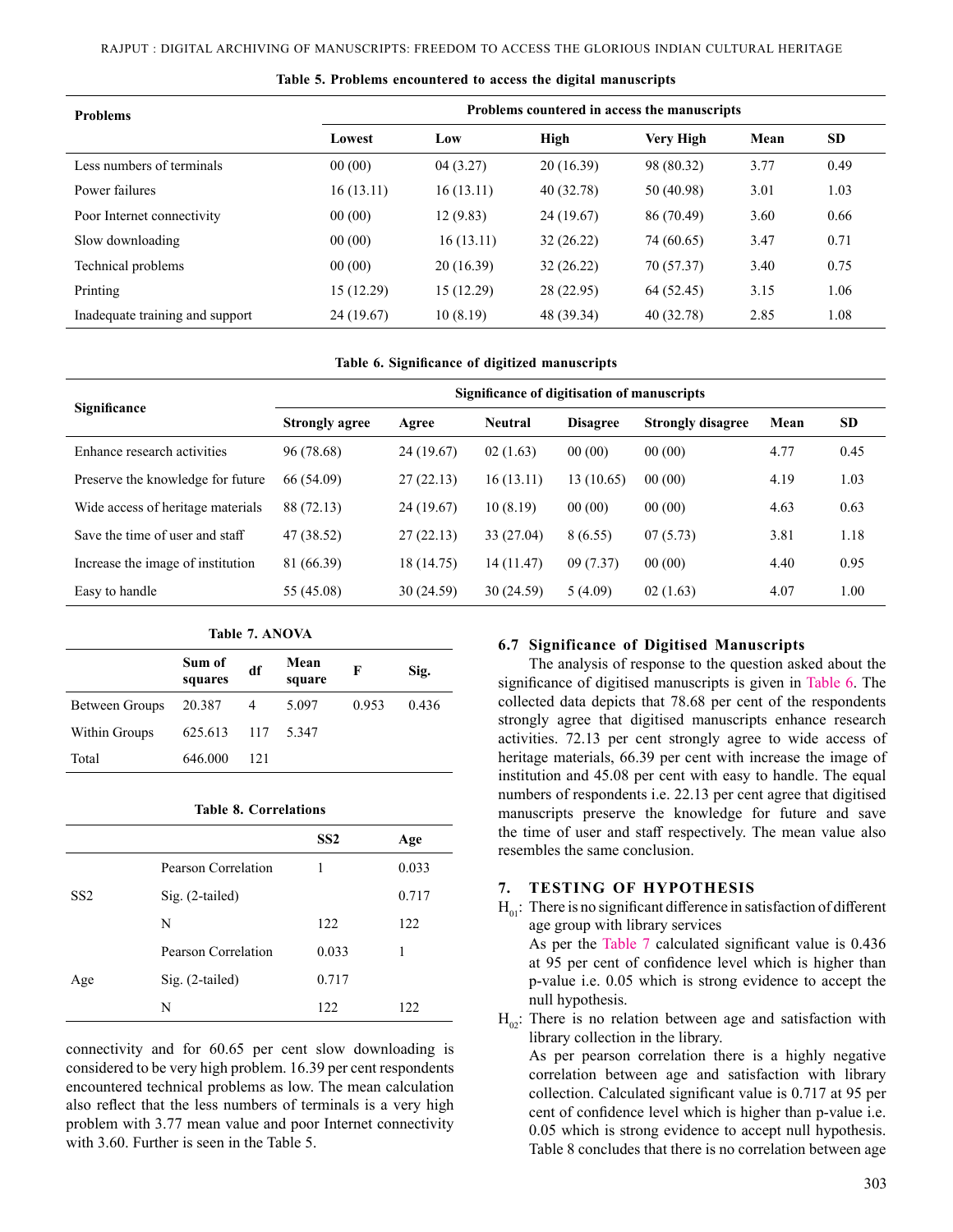and satisfaction with library collection in the library.

- $H_{03}$ : There is no significant difference in satisfaction of male and female with library services/facilities.
	- As per the Table 9 calculated significant value is 0.673 at 95 per cent of confidence level which is higher than p-value i.e. 0.05 which is strong evidence to accept the null hypothesis. Table 9 concludes that there is no significant difference in satisfaction of male and female for library services/facilities.

|  |  | Table 9. Chi-Square tests |  |
|--|--|---------------------------|--|
|--|--|---------------------------|--|

|                              | Value                | df | Asymp. Sig.<br>$(2-sided)$ |
|------------------------------|----------------------|----|----------------------------|
| Pearson Chi-Square           | $8.445$ <sup>a</sup> | 11 | 0.673                      |
| Likelihood Ratio             | 8.906                | 11 | 0.631                      |
| Linear-by-Linear Association | 1.588                |    | 0.208                      |
| N of Valid Cases             | 122.                 |    |                            |

a. 12 cells (50.0%) have expected count less than 5. The minimum expected count is 0.45.

### **8. RESULTS AND CONCLUSIONs**

The findings of the study have revealed that more than half of the respondents (54.91 %) are male, majority (42.62 %) fall between ages 26-30 years, (43.44 %) are post graduates and 66.39 per cent respondents visit the library daily which is a considerable frequency. It means the respondents are quite regular and access the available resources. This result shows similarity with study conducted by Gunasekera<sup>14</sup> where 59.5 per cent visit the library daily. In response to the purpose of visiting library it was found that majority of 43.44 per cent respondents visit to consult reference material. Therefore, it makes it obvious that the available resources are considerably accountable in their studies. Similarly 78.68 per cent respondents are highly satisfied with digital manuscripts which show the interest and curiosity of respondents to access the manuscripts for their academic and personal enhancement. On the other hand the dissatisfaction of 34.42 per cent respondents with printing facility demands the attention of management to do the needful arrangements. The findings of Chandrasekar & Murugathas<sup>15</sup> are also somewhat same. As far as the library services are concerned 79.50 per cent respondents are found highly satisfied with manuscripts collection and 67.21 per cent with book collection which reflects that the library is endowed with a wide range of manuscripts and has a substantial book collection. This attribute of Kundakunda Jnanapitha library makes it recognizable in society and at nation level as well.

As there is always a scope of improvement therefore the study aimed to identify the difficulties faced by the users in access of digital manuscripts so as to improvise the library services. The main concern here was the less numbers of terminals and poor Internet connectivity. In the study conducted by Kalusopa, and Zulu<sup>16</sup> also these were found almost to be similar findings. The current survey study collected many positive responses regarding the significance of digitised manuscripts. Among these the majority of 78.68 per cent strongly agree that it enhances research activities, and there

are no negative responses received. 72.13 per cent respondents strongly agree that it provides wide access of heritage materials and 66.39 per cent strongly agree that digitised manuscripts increase the value of institution.

The Government of India has already taken initiatives to preserve and archive manuscript and valuable cultural heritage which is available in various institutions, libraries and religious organisations nationwide. In this context Kundakunda Jnanapitha has digitised its manuscripts and merged them into national databases. This survey study overall concludes that the users of Kundakunda Jnanapitha library have great satisfaction with the library services, facilities and manuscripts.

### **9. SUGGESTIONS**

The below given suggestions are based on respondents' comments and personal observation to improve library services:

- More number of updated computers should be installed for quick access of manuscripts, e-learning and other useful services
- A considerable number of printers should be placed to promote printing facilities
- Library can organise short-term training program/ workshops to educate users how to access available resources specifically digital manuscripts
- As some of the users were lacking in basic searching skills therefore they strongly recommended for personal assistance by library staff
- Some research scholars suggested that they should be asked about their specific required resources before acquisition of library collection
- Library must have well designed infrastructure and must be accommodated with latest emerging Information and Communication Technologies
- Skilled and trained technical personnel should be appointed for smooth functioning of library activities
- To resolve the slow download and Internet connectivity issues, high speed connection with maximum band widths can be acquired.

### **REFERENCES**

- 1. Gaur, Ramesh C. & Chakraborty, Mrinmoy. Preservation and access to Indian manuscripts: A knowledge base of Indian cultural heritage resources for academic libraries. *In* ICAL 2009: Vision and Roles of the Future Academic Libraries, pp. 90-98. http://crl.du.ac.in/ical09/papers/ index\_files/ical-14\_227\_489\_2\_RV.pdf (accessed on 19 March 2020).
- 2. Sahoo, Jyotshna; Sahoo, Bismita; Mohanty, Basudev & Dash, Nrusingh Kumar. Indian manuscript heritage and the role of national mission for manuscripts. *Libr. Philos. Pract. (e-journal)*, 2013, **984**. https://digitalcommons.unl. edu/libphilprac/984. (accessed on 16 April 2020).
- 3. Manuscripts and Indian knowledge systems: The past contextualising the future. http://www.unesco. org/new/fileadmin/MULTIMEDIA/HQ/CI/CI/pdf/ mow/mow\_3rd\_international\_conference\_sudha\_ gopalakrishnan\_en.pdf (accessed on 08 March 2020).